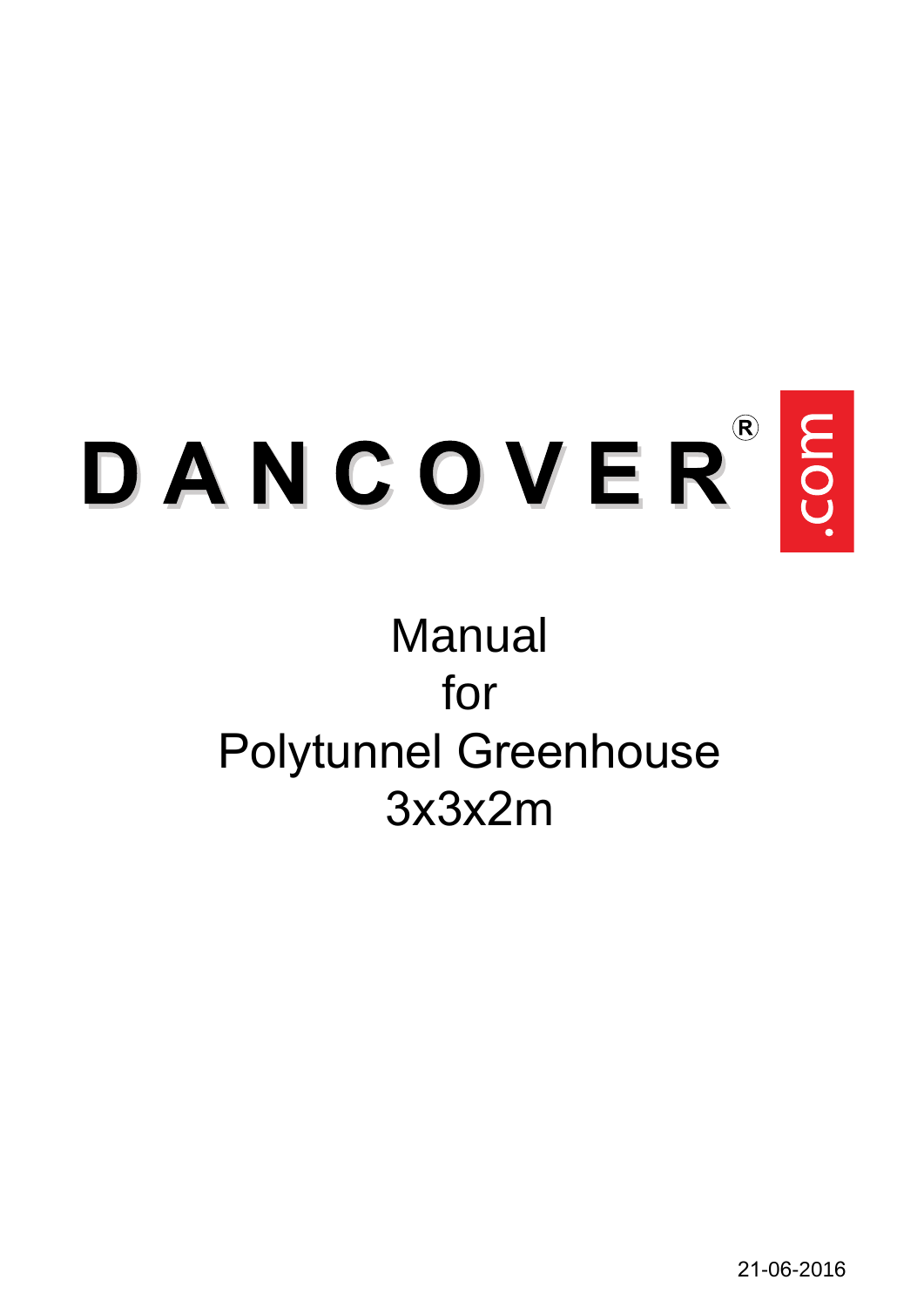# DANCOVER

# **Safety Advice**

#### **Attention**

In some countries approval is needed to set up a marquee/tent larger than 75  $m^2$ . It is your responsibility to comply with local rules and regulations and to ensure that the marquee/tent is assembled correctly.

In case of bad weather conditions, it is your responsibility to ensure the marquee/tent is safely secured and that the marquee/tent does not cause damage to others.

Do not use open fire, welding equipment or other sources which can ignite, inside or close to the tent.

The marquee/tent must be safely secured. We recommend you secure your marquee/tent with straps and pegs as soon as it is assembled.

Make sure to check if the marquee/tent is covered by your home contents insurance.

Marquees/tents must be evacuated under extreme weather conditions.

In the event of snow, always remove snow from the roof of the marquee/tent regularly to prevent snow from building on the roof, as heavy snow can cause the marquee/tent to collapse.

In the event of rain, there is a risk of rain puddles building up on top of the roof of the marquee/ tent. Heavy rain puddles can cause the roof to collapse. It is your responsibility to ensure rain puddles do not build up. As a precaution, make sure the roof of the marquee/tent is stretched out properly and adequately over the side frames of the marquee/tent and remove rain water regularly.

Do not unpack or repack your marquee/tent in freezing temperatures. In case of temperatures below zero, always unpack and repack your marquee/tent indoors to avoid the risk of cracking parts.

The marquee/tent must be totally dry before you repack and store it to avoid mildew.

**Note:** Marquees are intended for events and other arrangements and are as such only meant for short term temporary assembly and the following disassembly. Dancover warranty applies only to the normal use of the Product, normal wear and tear excepted, in accordance with written use instructions or manual. The warranty does not apply to damage caused by accident, abuse, misuse, or modification of the Product.

#### **Warranty Information**

Please visit dancovershop.com for information on warranty.

*Please always check our website for the latest safety advice and manual.*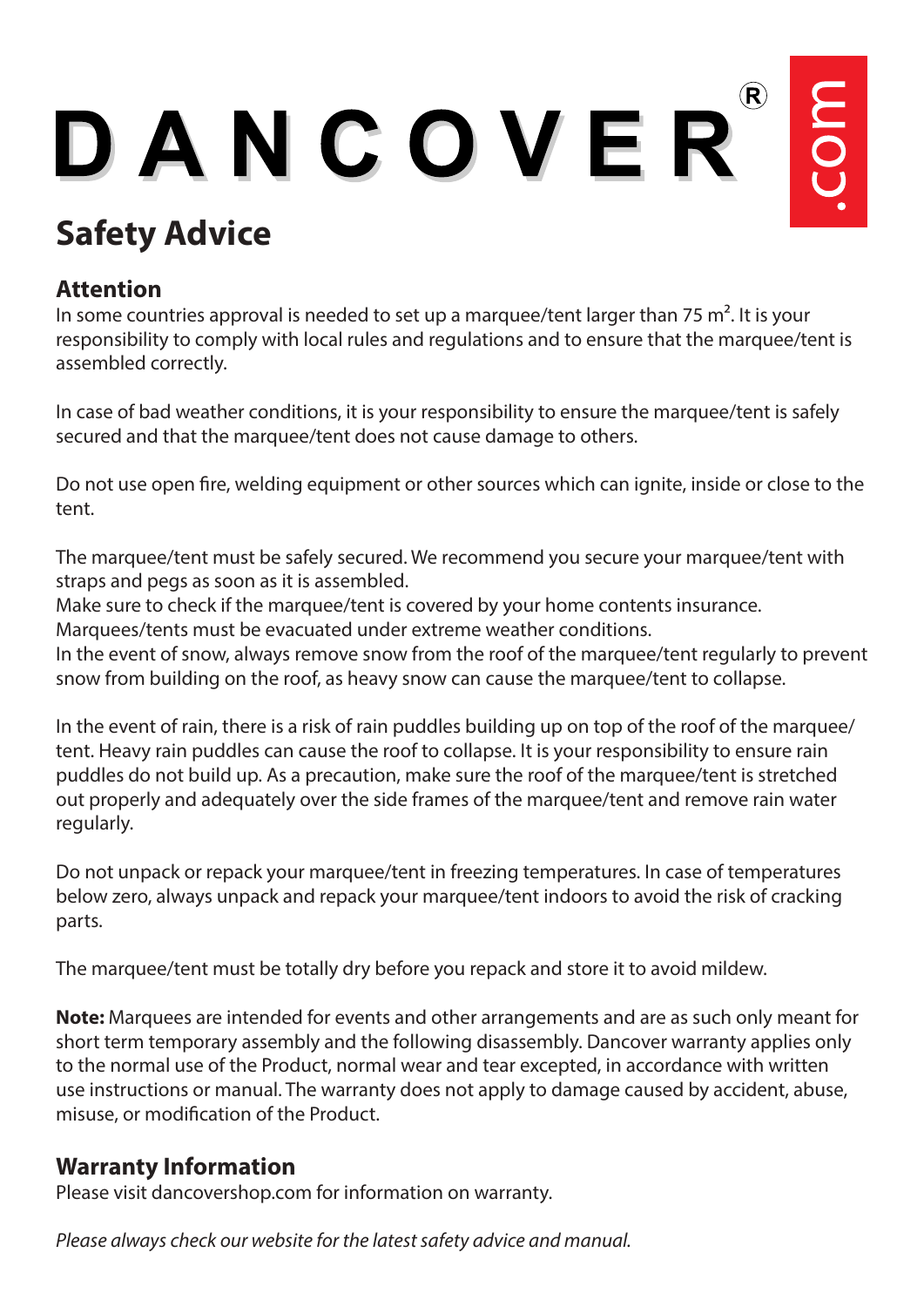

| 1#               | Þ                                    | $\,8\,$        |
|------------------|--------------------------------------|----------------|
| 1A#              | ь                                    | $\overline{4}$ |
| $2\#$            | ⊐                                    | $\,6\,$        |
| 2A#              |                                      | $12$           |
| $3\#$            | $\circ$<br><u>ා</u>                  | $\overline{4}$ |
| $4\#$            | $\Box$<br>□                          | $\overline{2}$ |
| 4A#              |                                      | $\overline{4}$ |
| $5\#$            | ⊏                                    | $\, 8$         |
| $6\#$            |                                      | $\,8\,$        |
| $\overline{7}$   | $\leftarrow$<br>⊐ ឲ<br>${\tt M6*55}$ | 20             |
| $\,8\,$          | $\Box$<br>M6*55                      | $\overline{4}$ |
| $\boldsymbol{9}$ | $\Longleftarrows$<br>G<br>$$\sf M6$$ | $\overline{2}$ |
| $10$             |                                      | $\mathbf{1}$   |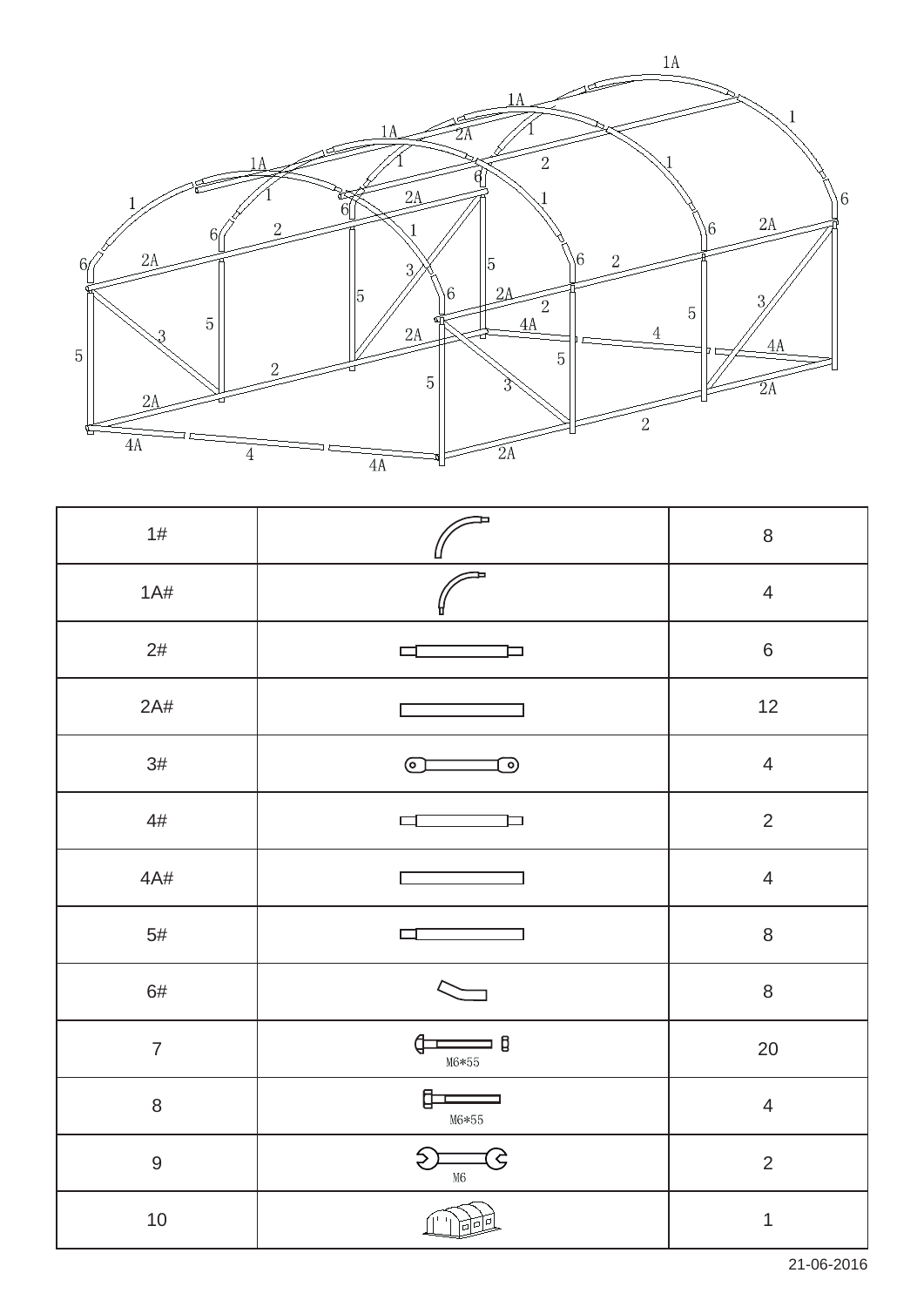